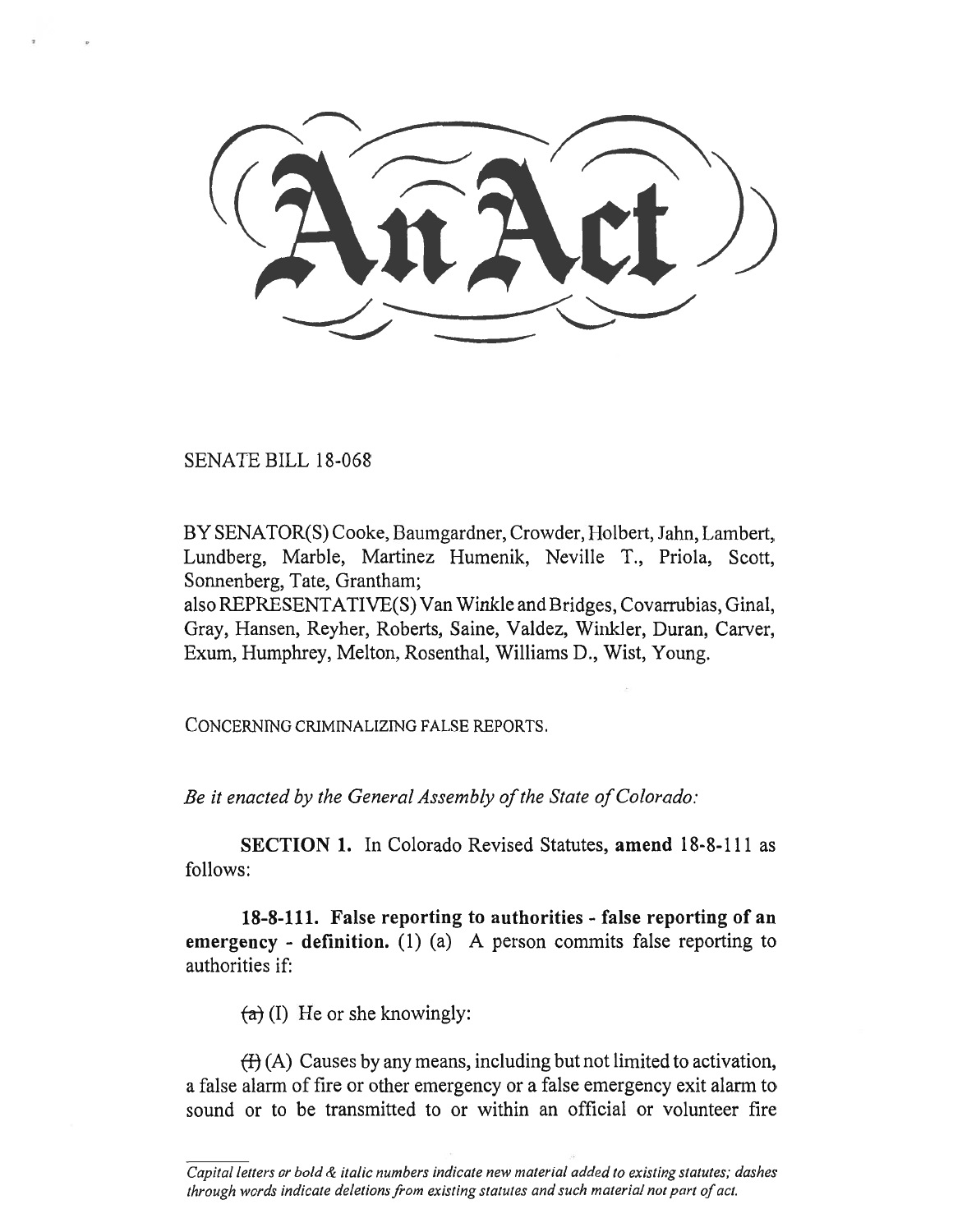department, ambulance service, law enforcement agency, or any other government agency which deals with emergencies involving danger to life or property; or

(II) (B) Prevents by any means, including but not limited to deactivation, a legitimate fire alarm, emergency exit alarm, or other emergency alarm from sounding or from being transmitted to or within an official or volunteer fire department, ambulance service, law enforcement agency, or any other government agency that deals with emergencies involving danger to life or property; or

 $(\theta)$  (II) He OR SHE makes a report or knowingly causes the transmission of a report to law enforcement authorities of a crime or other incident within their official concern when he OR SHE knows that it did not occur; or

 $\left(\epsilon\right)$  (III) He or she makes a report or knowingly causes the transmission of a report to law enforcement authorities pretending to furnish information relating to an offense or other incident within their official concern when he or she knows that he or she has no such information or knows that the information is false; or

 $\left(\frac{d}{d}\right)$  (IV) He or she knowingly provides false identifying information to law enforcement authorities.

 $(2)$  (b) False reporting to authorities is a class 3 misdemeanor; except that, if it is committed in violation of paragraph  $(a)$  of subsection  $(1)$ SUBSECTION  $(1)(a)(I)$  of this section and committed during the commission of another criminal offense, it is a class 2 misdemeanor.

 $(\exists)$  (c) For purposes of this section, "identifying information" means a person's name, address, birth date, social security number, or driver's license or Colorado identification number.

(2) (a) A PERSON COMMITS FALSE REPORTING OF AN EMERGENCY IF HE OR SHE KNOWINGLY COMMITS AN ACT IN VIOLATION OF SUBSECTION (1) OF THIS SECTION THAT INCLUDES A KNOWING FALSE REPORT OF AN IMMINENT THREAT TO THE SAFETY OF A PERSON OR PERSONS BY USE OF A DEADLY WEAPON.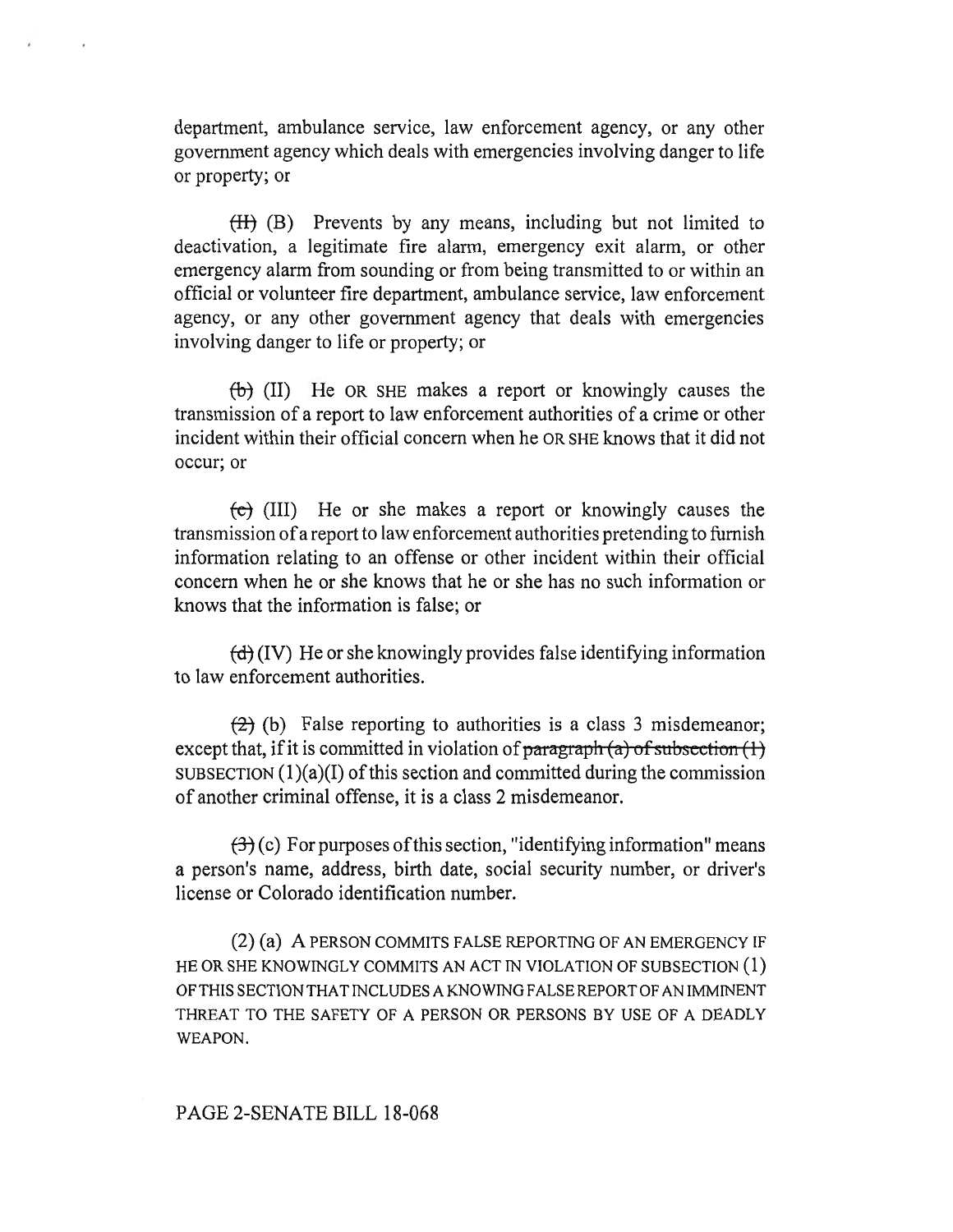(b) (I) EXCEPT AS OTHERWISE PROVIDED IN THIS SUBSECTION (2)(b), FALSE REPORTING OF AN EMERGENCY IS A CLASS 1 MISDEMEANOR.

(II) FALSE REPORTING OF AN EMERGENCY IS A CLASS 1 MISDEMEANOR AND IS AN EXTRAORDINARY RISK CRIME THAT IS SUBJECT TO THE MODIFIED SENTENCING RANGE SPECIFIED IN SECTION 18-1.3-501(3), IF:

(A) THE THREAT CAUSES THE OCCUPANTS OF A BUILDING, PLACE OF ASSEMBLY, OR FACILITY OF PUBLIC TRANSPORTATION TO BE EVACUATED OR OTHERWISE DISPLACED; OR

(B) THE EMERGENCY RESPONSE RESULTS IN BODILY INJURY OF ANOTHER PERSON.

(III) FALSE REPORTING OF AN EMERGENCY IS A CLASS 4 FELONY IF THE EMERGENCY RESPONSE RESULTS IN SERIOUS BODILY INJURY OF ANOTHER PERSON.

(IV) FALSE REPORTING OF AN EMERGENCY IS A CLASS 3 FELONY IF THE EMERGENCY RESPONSE RESULTS IN THE DEATH OF ANOTHER PERSON.

(C) UPON A CONVICTION PURSUANT TO THIS SUBSECTION (2), IN ADDITION TO ANY OTHER SENTENCE IMPOSED OR RESTITUTION ORDERED, THE COURT SHALL SENTENCE THE DEFENDANT TO PAY RESTITUTION IN AN AMOUNT EQUAL TO THE COST OF ANY EMERGENCY RESPONSE OR EVACUATION, INCLUDING BUT NOT LIMITED TO FIRE AND POLICE RESPONSE, EMERGENCY MEDICAL SERVICE OR EMERGENCY PREPAREDNESS RESPONSE, AND TRANSPORTATION OF ANY INDIVIDUAL FROM THE BUILDING, PLACE OF ASSEMBLY, OR FACILITY OF PUBLIC TRANSPORTATION.

(d) IT IS NOT A DEFENSE TO A PROSECUTION PURSUANT TO THIS SUBSECTION (2) THAT THE DEFENDANT OR ANOTHER PERSON DID NOT HAVE THE INTENT OR CAPABILITY OF COMMITTING THE THREATENED OR REPORTED ACT.

(3) FOR PURPOSES OF SUBSECTIONS (1) AND (2) OF THIS SECTION, THE OFFENSE IS COMMITTED AND THE DEFENDANT MAY BE TRIED IN THE COUNTY WHERE THE DEFENDANT MADE THE REPORT, THE COUNTY WHERE THE FALSE REPORT WAS COMMUNICATED TO LAW ENFORCEMENT, OR THE COUNTY WHERE LAW ENFORCEMENT RESPONDED TO THE FALSE REPORT.

PAGE 3-SENATE BILL 18-068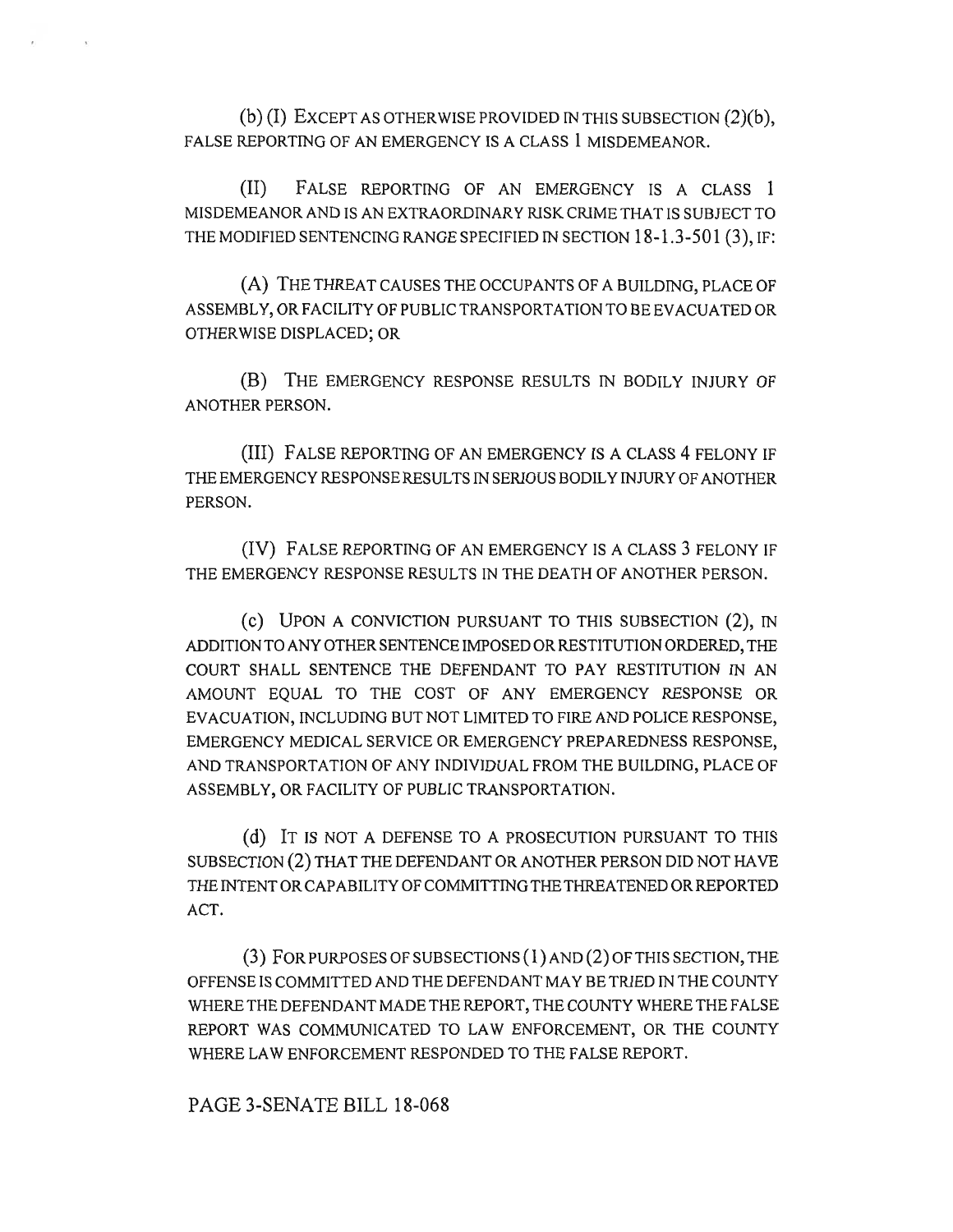(4) A VIOLATION OF THIS SECTION DOES NOT PRECLUDE A CONVICTION FOR A VIOLATION OF ANY OTHER CRIMINAL OFFENSE.

**SECTION 2.** In Colorado Revised Statutes, 18-8-802, **amend** (2) as follows:

**18-8-802. Duty to report use of force by peace officers.** (2) Any peace officer who knowingly makes a materially false statement, which the officer does not believe to be true, in any report made pursuant to subsection (1) ofthis section commits false reporting to authorities pursuant to section 18-8-111  $(\frac{1}{c})$  (1)(a)(III).

**SECTION 3.** In Colorado Revised Statutes, 18-1.3-501, **amend**  (3)(b)(V) and (3)(b)(VI); and **add** (3)(b)(VII) as follows:

**18-1.3-501. Misdemeanors classified - drug misdemeanors and drug petty offenses classified - penalties - definitions.**  (3) (b) Misdemeanors that present an extraordinary risk of harm to society shall include the following:

(V) Misdemeanor failure to register as a sex offender, as described in section  $18-3-412.5$ ; and

(VI) Misdemeanor invasion of privacy for sexual gratification, as described in section 18-3-405.6; AND

(VII) FALSE REPORTING OF AN EMERGENCY, AS DESCRIBED IN SECTION 18-8-111.

**SECTION 4. Effective date - applicability.** This act takes effect July 1, 2018, and applies to offenses committed on or after said date.

**SECTION 5. Safety clause.** The general assembly hereby finds,

PAGE 4-SENATE BILL 18-068